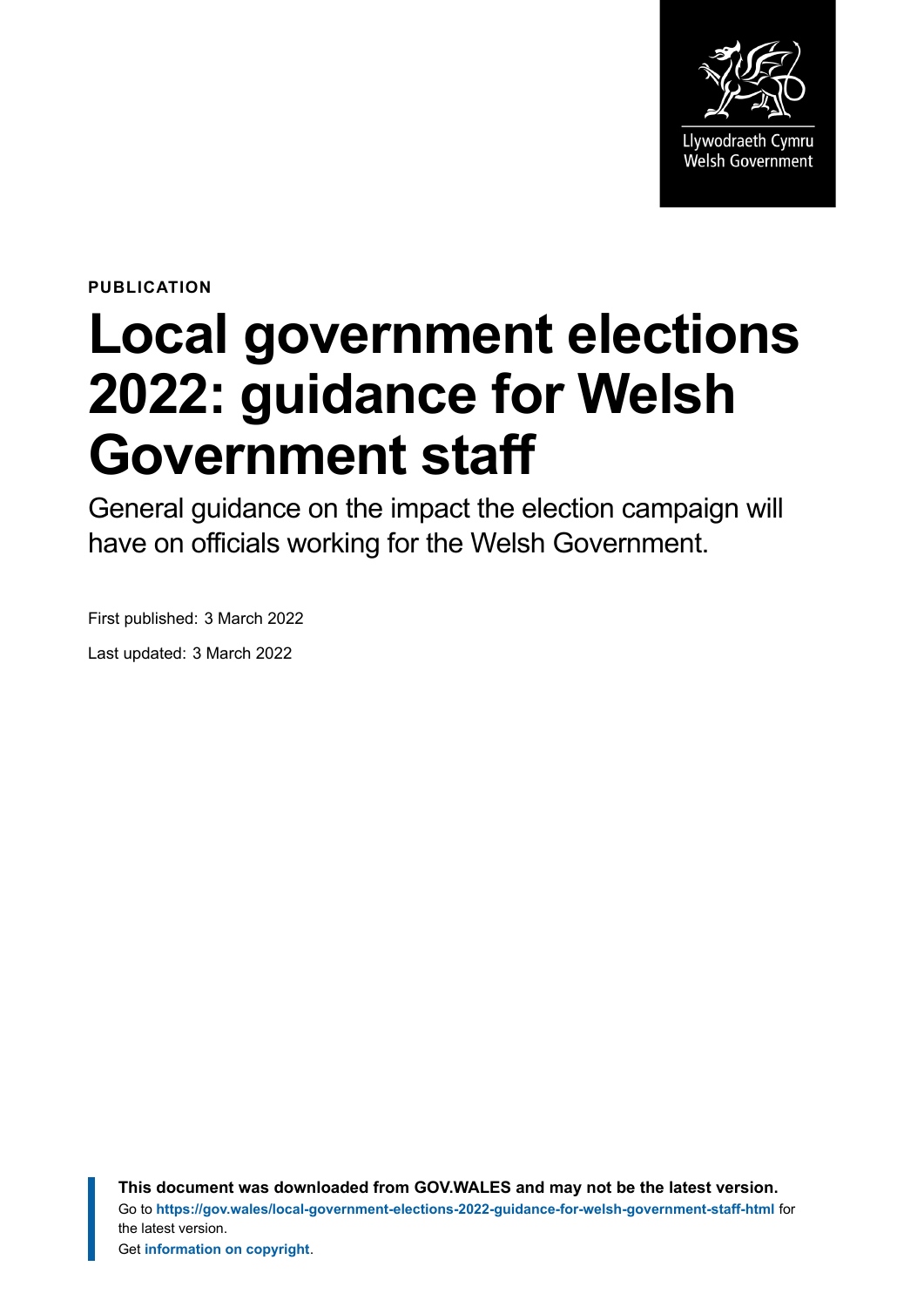#### **Contents**

| <b>Introduction</b>                                    |
|--------------------------------------------------------|
| <b>Supporting ministers</b>                            |
| <b>Handling correspondence</b>                         |
| <b>Communications</b>                                  |
| <b>Working with Whitehall and devolved governments</b> |
| <b>Consultations</b>                                   |
| <b>Political activity</b>                              |
| <b>Social media and security</b>                       |
| <b>Use of Welsh Government premises</b>                |
| <b>Welsh Government grants</b>                         |
| <b>Staff in ministers' private offices</b>             |
| <b>Special advisers</b>                                |
| <b>Contact points</b>                                  |
| <b>Annex A</b>                                         |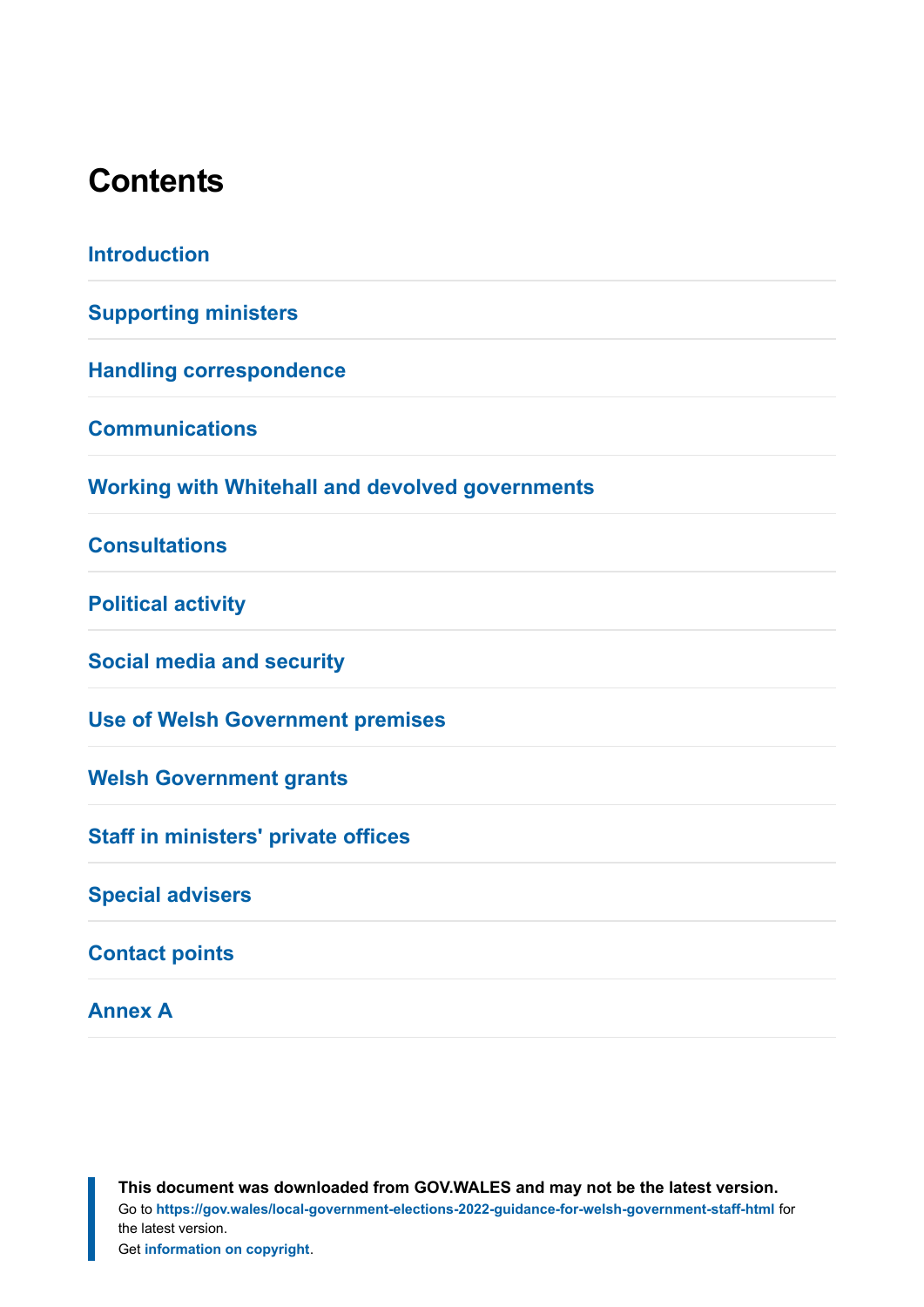**[Annex C](#page-17-0)**

### <span id="page-2-0"></span>**1. Introduction**

There will be elections to all wards in all Welsh county and county borough councils and town and community councils on 5th May 2022. Please note that early voting will be taking place in advance of polling day on 5th May in 4 authorities: Blaenau Gwent, Bridgend, Caerphilly and Torfaen. This does not change the nature of this guidance, but officials should be aware that voting will be taking place on Saturday 30 April, Sunday 1 May, Tuesday 3 May and Wednesday 4 May (depending on the authority).

There will also be local elections in England and Scotland and elections to the Northern Ireland Assembly on 5th May. This will be preceded by a formal preelection period for the Welsh Government, commencing on 14th April 2022, although it should be noted that the notices of elections are likely to be issued by returning officers across Wales between March 18th and March 28th.

As Welsh Government staff, our role is to continue to support ministers in their work as usual, while being aware of the need to avoid action which is, or could be construed as being, party-political or likely to have a direct bearing on the local government elections.

The purpose of this note is to provide general guidance on the impact the election campaign will have on officials working for the Welsh Government. The principles of this guidance will be conveyed to the NHS, Welsh Government Sponsored Bodies (WGSBs) and other public bodies in Wales. The guidance applies from the formal start of the campaign on 14th April 2022 until and including polling day on 5th May 2022.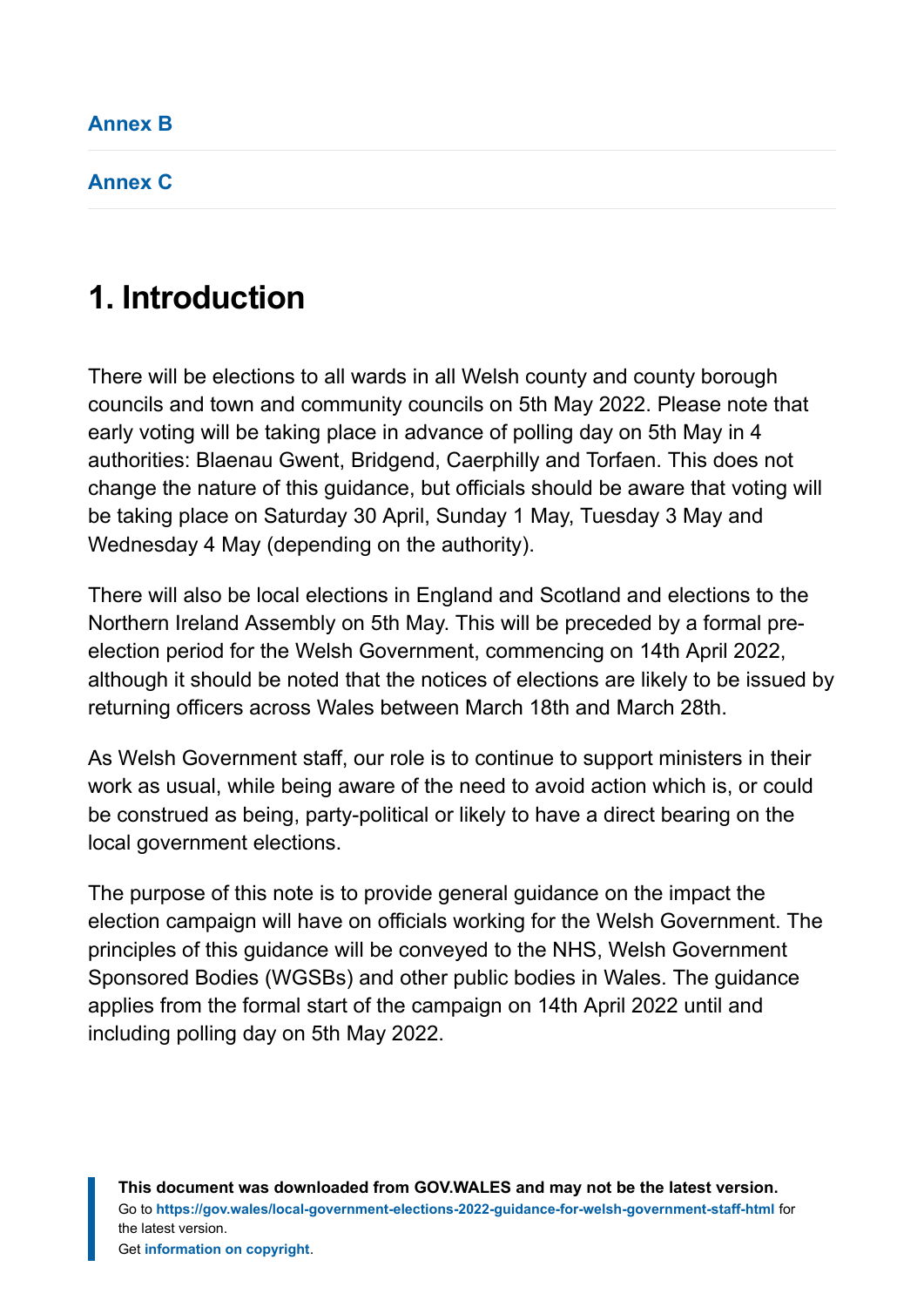What follows does not and cannot cover all the cases which might arise during the campaign. A list of matters directly affecting county and county borough councils and town and community councils is included at Annex A. Annex A also provides a definition and explanation of the term 'local authorities' used throughout this document.

If you are in any doubt at all about what to do, you should approach your Director General / Departmental Director or the appropriate contact point, as listed at paragraph 14 of this note.

The Civil Service Code continues to apply during the campaign and civil servants must adhere to 2 basic principles at all times:

- 1. to be, and to be seen to be, politically impartial
- 2. to ensure that public resources are not used for party-political purposes.

Under the code, Welsh Government civil servants owe their loyalty to the Welsh Government. Officials should therefore continue to work towards delivering the commitments in the programme for government and other Welsh Government business.

### <span id="page-3-0"></span>**2. Supporting ministers: briefings, submissions and routine business**

During the pre-election period, ministers should not be routinely asked to take decisions on matters which directly affect one or more local authorities in Wales, or Welsh local authorities generally (see Annex A), if those could be interpreted as an attempt to influence the elections. Such decisions should either be taken before the pre-election period begins or be deferred until after the elections have taken place.

More generally, officials should continue to submit advice and briefings to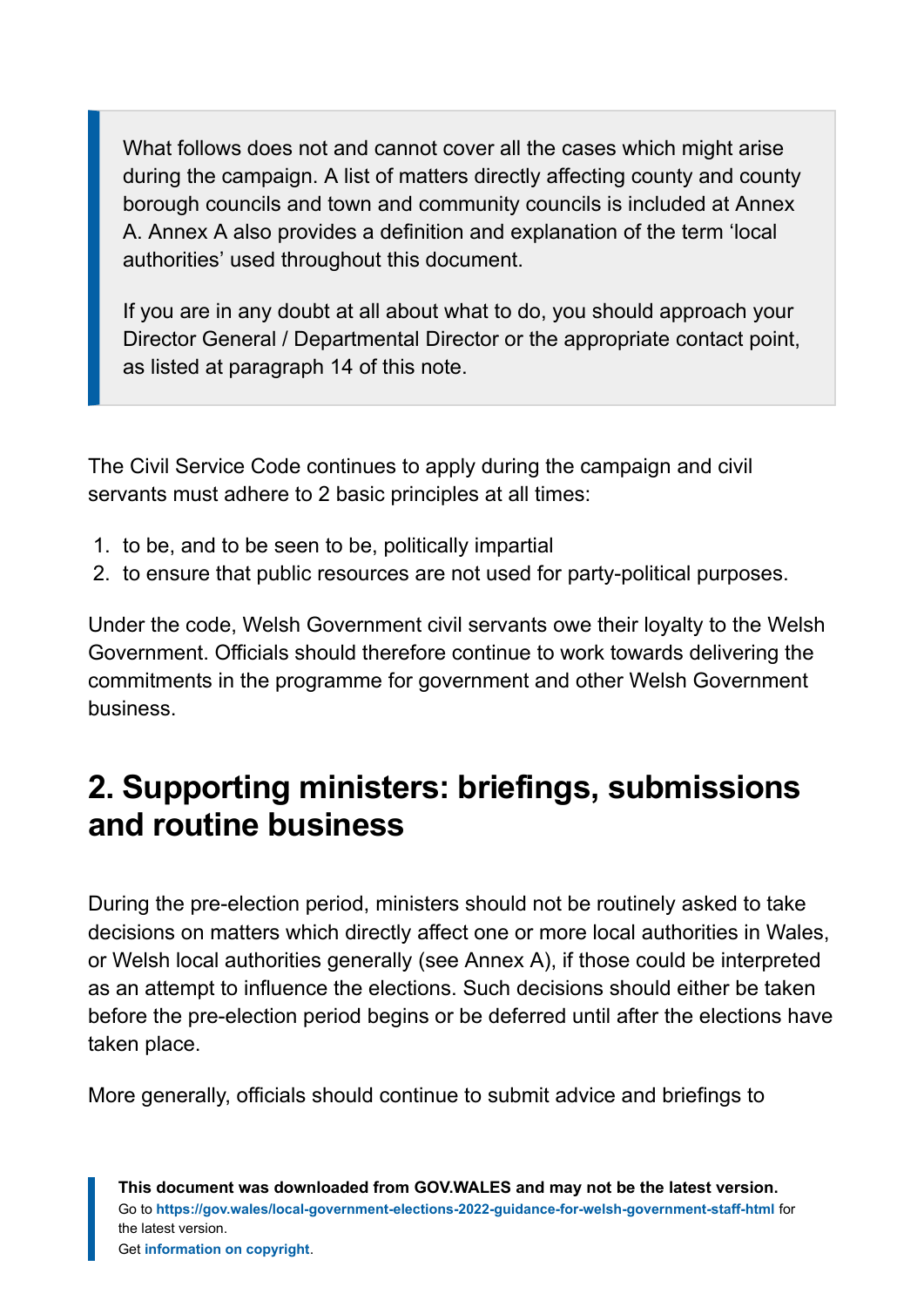ministers, and otherwise carry out their work as normal, taking account of the usual requirements for impartiality. This means making sure that nothing in our work (including briefing and answers to correspondence) suggests support for, or opposition to, one or more political parties, or could be taken to do so. If in doubt, please seek advice from your director general/departmental director.

### <span id="page-4-0"></span>**3. Handling correspondence, Senedd questions (SQs), freedom of information (FOI) Requests, and enquiries**

Except for those matters which directly affect one or more local authorities in Wales, or Welsh local authorities generally (see Annex A), officials should continue to answer correspondence and SQs in accordance with existing procedures throughout the campaign period.

Ministerial correspondence from councillors and election candidates on matters which do not directly affect local authorities will continue to be answered during the pre-election period. In accordance with the general principle of ensuring that all candidates are treated equally, and due to the practical difficulties of ensuring that all candidates would receive a ministerial reply, the normal correspondence rules will change slightly. Correspondence to councillors or prospective councillors during the pre-election period will be handled as official replies (TOs) rather than the normal ministerial replies.

Correspondence, SQs or requests for information directly affecting local authorities should be dealt with as outlined in Annex A.

All requests for information fall under the Freedom of Information Act and must normally be responded to within 20 working days. Requests which seek disclosure of recorded information which is not in the public domain should continue to be dealt with according to the **[Guidance for Staff Handling](https://gov.wales/sites/default/files/inline-documents/2022-03/handling-foi-requests.docx) [Requests for Recorded Information](https://gov.wales/sites/default/files/inline-documents/2022-03/handling-foi-requests.docx)**.

All such requests should be treated equally, regardless of the political affiliation

**This document was downloaded from GOV.WALES and may not be the latest version.** Go to **<https://gov.wales/local-government-elections-2022-guidance-for-welsh-government-staff-html>** for the latest version. Get **[information on copyright](https://gov.wales/copyright-statement)**.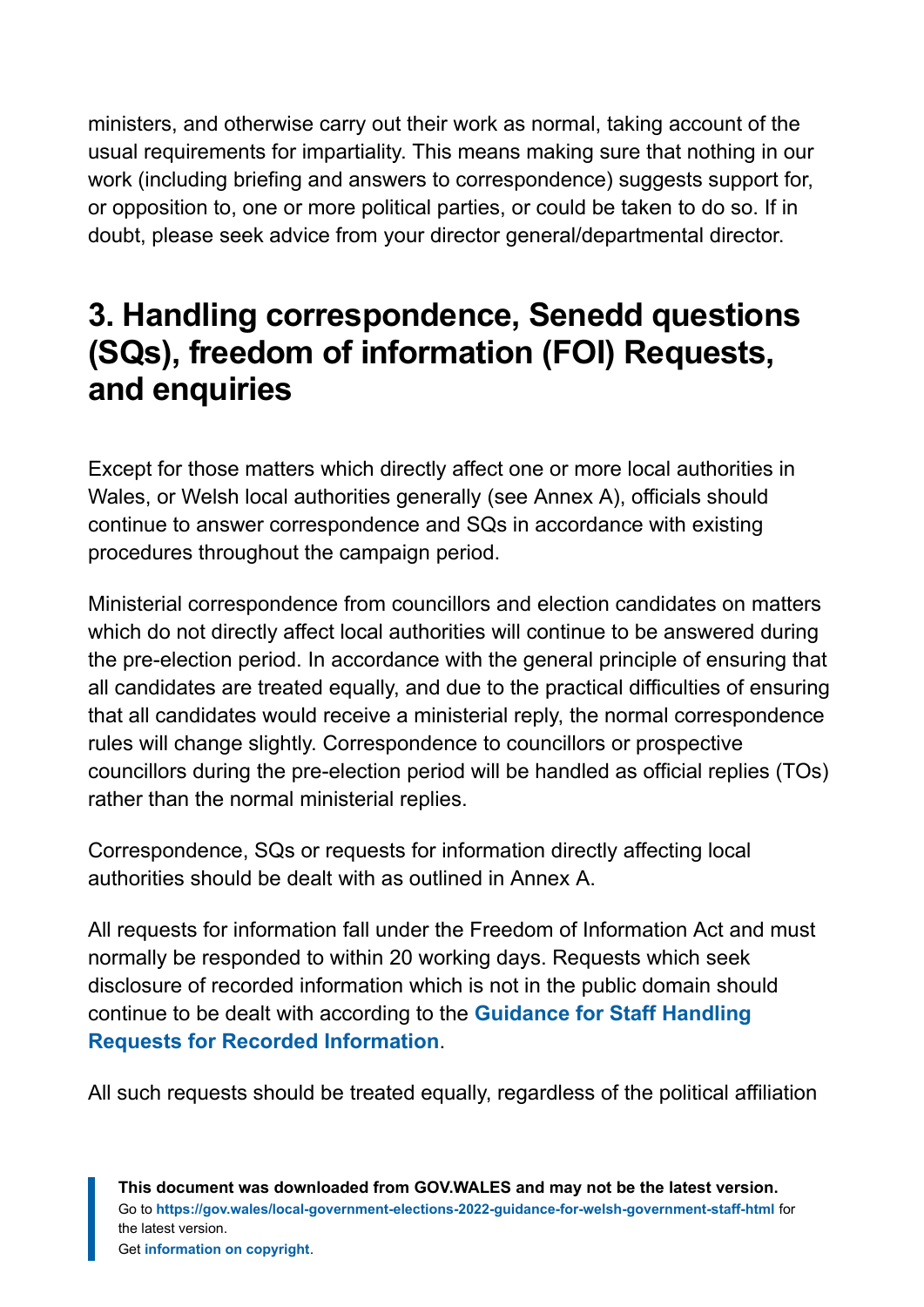of the person making them. Further guidance is set out at Annex A.

### <span id="page-5-0"></span>**4. Communications**

Having regard to the current pandemic situation and separate advice at Annex B, the general rule is that no announcements should be made during the preelection period on matters which directly affect one or more local authority in Wales, or Welsh local authorities generally. If announcements need to be made in these areas, then these must either be made before the pre-election period begins, or deferred until after the elections have taken place. Communications staff should work with officials in each department to identify these well in advance.

More generally, particular care should be taken when making announcements, organising public events, publishing material on the Welsh Government's website and undertaking paid-for marketing and publicity. Whilst maintaining business as usual outside the criteria set out above a sensitivity test should still be applied in all cases by senior officials and Communications staff. The general rule is that none of these activities should be, or be capable of being construed as being, party political in nature.

If in doubt, advice should be sought from the Director of Communications, Head of News, or the relevant departmental Head of Communications.

Colleagues in Communications Directorate and Departmental Web Managers have been issued with specific guidance (Annex B). This includes a reiteration of the clearance procedures for news releases.

Colleagues in the analytical professions will also be issued with their own detailed guidance (Annex C).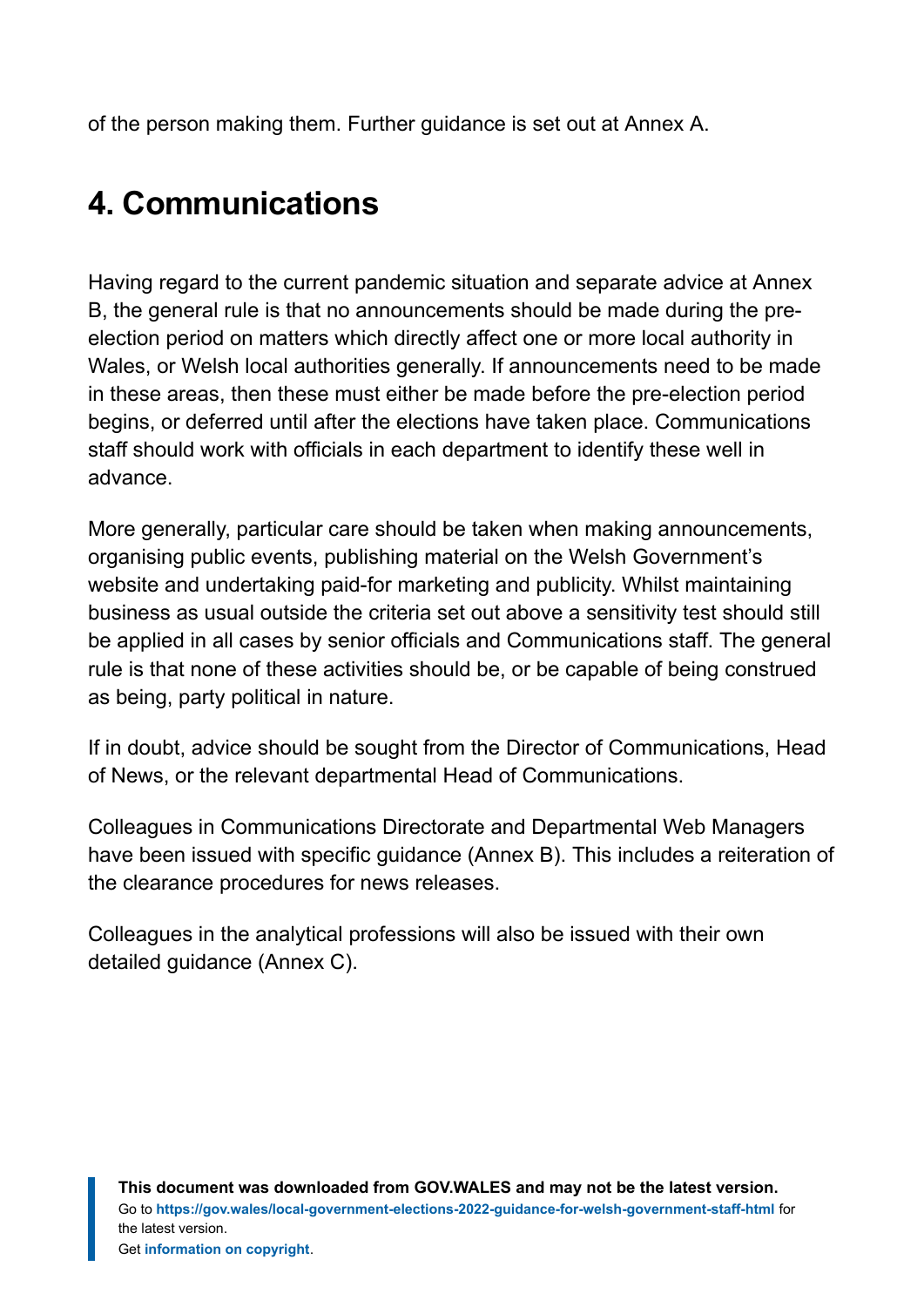### <span id="page-6-0"></span>**5. Working with Whitehall UK and devolved governments' departments**

UK and devolved government officials will also receive equivalent election guidance during the campaign period. Welsh Government officials who routinely work with UK government departments should continue to maintain dialogue with their counterparts. If, in the context of this guidance, staff have any concerns regarding potential announcements or consultations (see section below) by UK government departments during this period please discuss with your Deputy Director, and if necessary raise with the Constitution Division and the Director of Governance.

## <span id="page-6-1"></span>**6. Consultations**

Where the Welsh Government is preparing new policy, programme or legislative proposals and is required to consult, consultations should not ordinarily commence during the campaign period.

High-profile or sensitive consultations relating to local authorities should not coincide with the pre-election period at all. However, consultations that have begun before the beginning of the pre-election period may continue, with appropriate constraints regarding publicity, provided that the consultation is neither high-profile nor sensitive.

Where a joint consultation between a UK government department and the Welsh Government is proposed, every attempt should be made to avoid any consultation commencing during the pre-election period (or indeed running into it, if it will be contentious or high-profile). Where this is unavoidable due to a legislative timetable at Westminster, or where there is a particular danger that Wales could be excluded from legislation, which could be detrimental to the public interest, the consultation should proceed but with sensitivity to the election campaigns.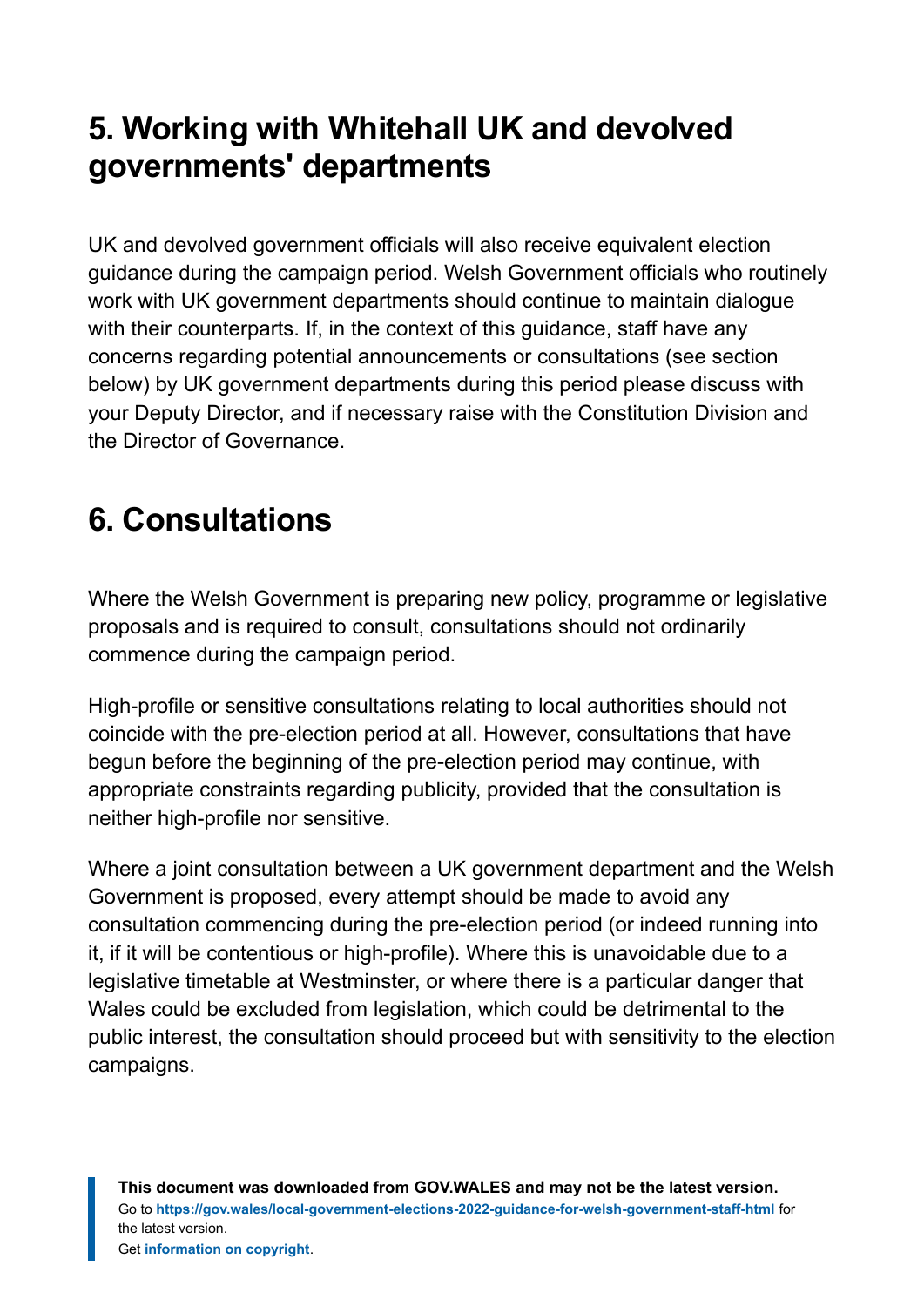### <span id="page-7-0"></span>**7. Political activity by officials**

Officials should all familiarise ourselves with the rules on political activity, as the majority of employees are required to apply for permission before taking part in political activity.

These rules can be found in the **[Welsh Government's Terms and Conditions](https://gov.wales/sites/default/files/inline-documents/2022-03/welsh-government-terms-and-conditions-of-service.doc) [of Service Code](https://gov.wales/sites/default/files/inline-documents/2022-03/welsh-government-terms-and-conditions-of-service.doc)** (Participation in Political Activities, paragraphs 2.36-2.42) and the **[People Policies and Procedures on Political Activities](https://gov.wales/sites/default/files/inline-documents/2022-03/political-activities-policy.doc)**.

Any Welsh Government employee wishing to undertake any political or campaigning activity in relation to the election, including standing as a candidate, should first seek permission in writing, via their line manager, from their Human Resources Business Partner.

The test that is applied in deciding whether to give permission is whether the applicant is working in a "sensitive area". The term "sensitive area" is explained in full in the policy on political activities. The Welsh Government may attach conditions or restrictions to any permission that is granted. For example, anonymous telephone canvassing may be permitted but not door-to-door canvassing or speaking at meetings. The Senior Civil Service, Grades 6 and 7 and Fast Streamers are precluded from national political activity.

Industrial and non-office grades have blanket permission to take part in political activity. For a definition of these grades see para 5.2 of the **[People Policies and](https://gov.wales/sites/default/files/inline-documents/2022-03/political-activities-policy.doc) [Procedures on Political Activities](https://gov.wales/sites/default/files/inline-documents/2022-03/political-activities-policy.doc)**.

#### <span id="page-7-1"></span>**8. Social media and security**

Staff should be mindful of guidance on the use of personal social media during the pre-election period, and further information can be found at the link here:

#### **[Personal use of social media](https://gov.wales/sites/default/files/inline-documents/2022-03/personal-use-of-social-media.pdf)**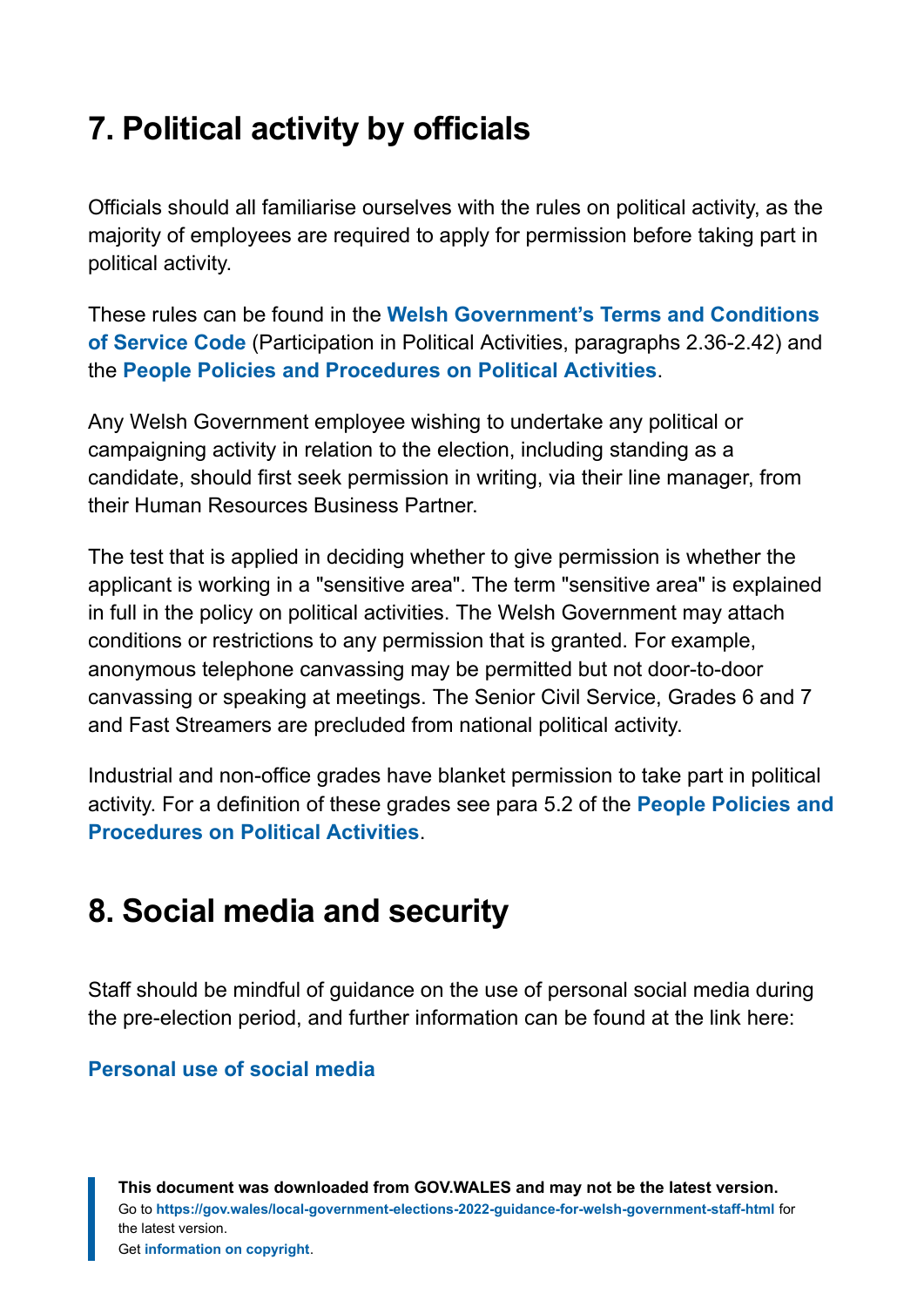Staff should also acquaint themselves with the Security Notice issued in January 2020 available here:

**[Senior Information Risk Owner notice](https://gov.wales/sites/default/files/inline-documents/2022-03/siro-notices.pdf)**

### <span id="page-8-0"></span>**9. Use of Welsh Government premises**

Welsh Government premises and resources, including ICT, should never be used for campaigning purposes. We should not use Welsh Government premises for such purposes, or display election posters. Similar guidance will be issued to NHS bodies, WGSBs, etc. on the use of their estate.

### <span id="page-8-1"></span>**10. Welsh Government grants (applies to all WG grants including Covid-related)**

Every effort should be made to issue grant award letters ahead of the preelection period, if this is not possible an assessment should be made to see whether the grant would be considered high-profile or sensitive official during the pre-election period, if considered high-profile, advice should be sought (Director General/Departmental Director/Grants Centre of Excellence) before any grant award letters are issued. In cases of emergency or if it is absolutely critical, it may be possible to issue on an exception basis but again advice would need to be sought before any award letters are issued.

If the grant award letters are not deemed high-profile and are considered more business as usual grants then every effort should still be made to issue the award letters ahead of the pre-election period, rather than during. If on an exceptional basis award letters need to be issued during the pre-election period, careful consideration should be taken to ensure that the issuing of funding is in line with the rest of this guidance.

Officials should avoid opening or advertising any grant schemes during the preelection period. For any grant schemes that are open for applications ahead of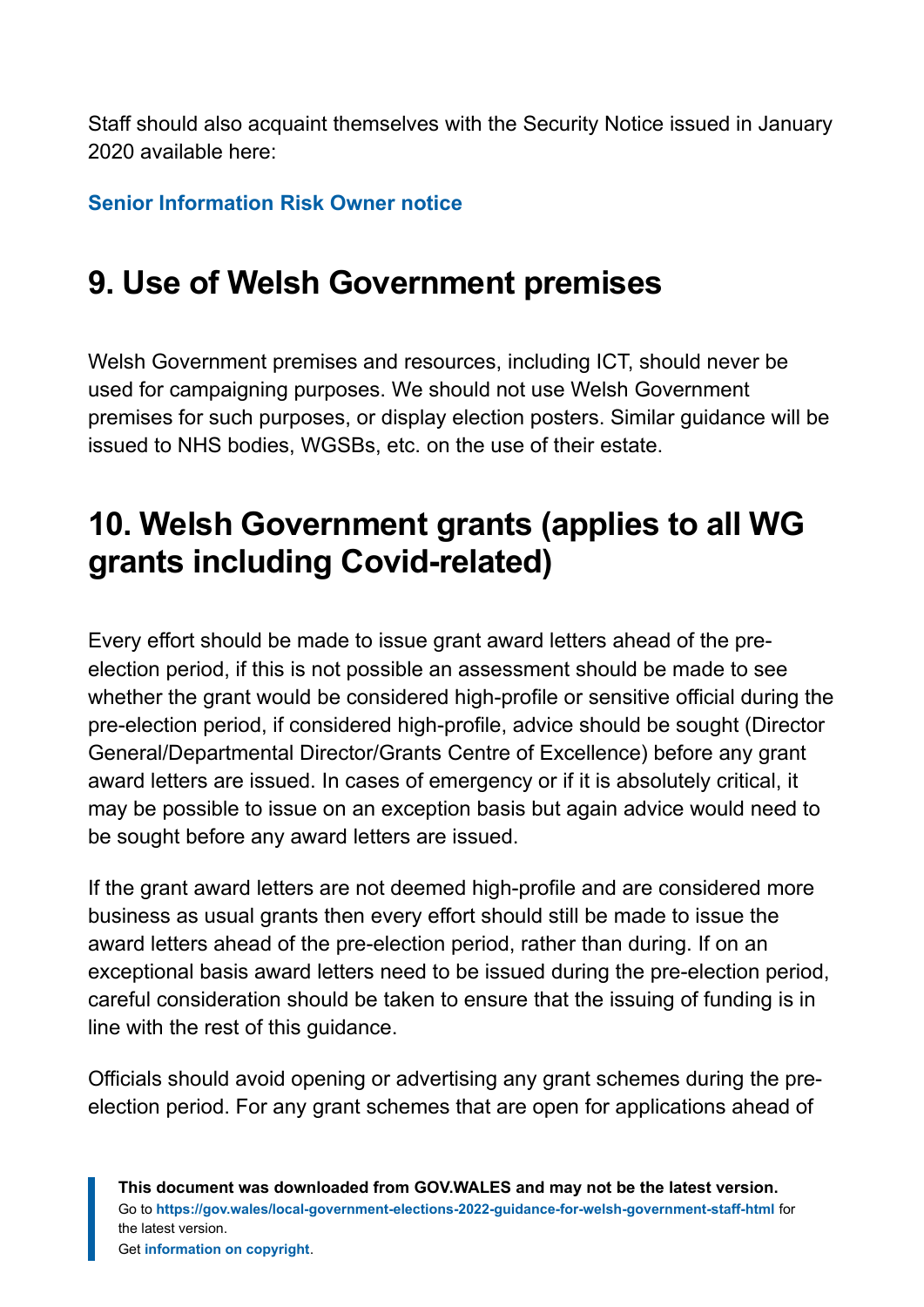the pre-election period, every effort should be made to ensure decisions are made and organisations notified of the outcomes ahead of the pre-election period. If this is not possible, consideration should be given to whether the opening of the grant scheme should be delayed until after the election. Any internal planning of developing grant scheme proposals, including attending the Grants Assurance Panel, can of course take place as normal.

### <span id="page-9-0"></span>**11. Staff in ministers' private offices**

It is unlikely that ministers will be engaged in campaign activity to the same extent as during Senedd or UK Parliamentary elections: however Private Office officials may wish to discuss the principles of this guidance with ministers prior to the start of the formal pre-election period or when appropriate.

Ministers will, as usual, be subject to the terms of the Ministerial Code, which requires them to maintain a separation of their ministerial and political roles. Private Office officials should continue to support ministers in their official duties at all times. This includes ensuring that Private Office officials, and not a member of a minister's personal or constituency staff, attends each official engagement, and if one candidate is invited to attend an official Ministerial engagement, all other candidates must also be afforded the same opportunity. Officials in Private Offices should familiarise themselves with the guidance on handling correspondence and Freedom of Information outlined in this document.

Private Office officials should not attend engagements which are explicitly for party-political or campaigning purposes.

Private Office officials should not allow Welsh Government resources to be used for local election purposes. In particular, they should not book official cars or rooms in Welsh Government premises or elsewhere, commission speeches or briefing, or arrange other support, for party and campaigning engagements.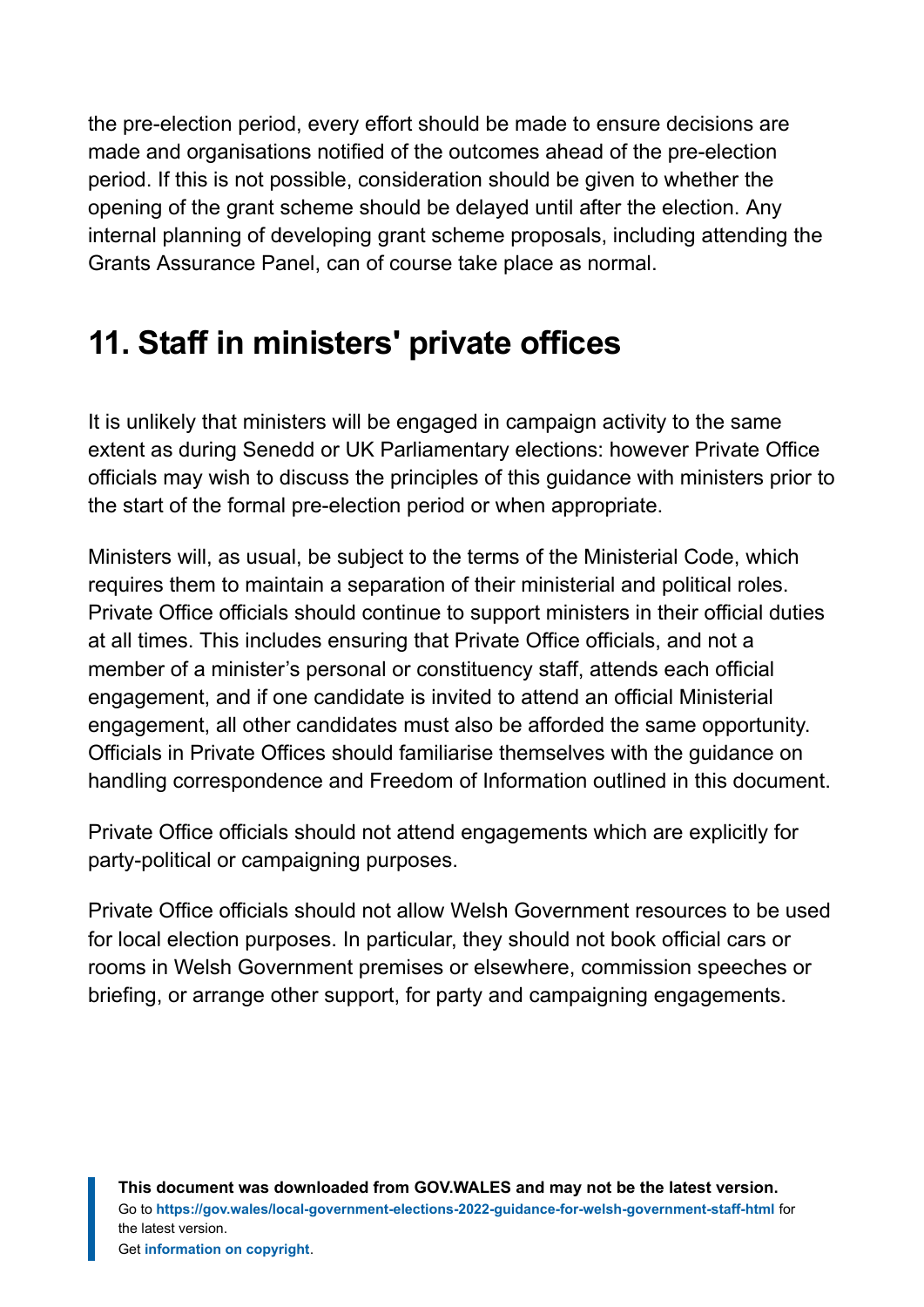### <span id="page-10-0"></span>**12. Special advisers**

Special advisers will continue to provide advice and support to Ministers, including political advice, in line with the Code of Conduct for Special Advisers. They may also participate in a private capacity in local political activities as set out in the Code.

### <span id="page-10-1"></span>**13. Contact points**

You should discuss any doubts you have with your line manager in the first instance. But you can get more help and advice, particularly on specific cases, from the following. Please submit your query by e-mail.

For queries on:

- Whether an issue directly affects local authorities: Reg Kilpatrick or Lisa James, Local Government Department.
- Ministerial briefing and similar: the relevant Private Secretary.
- Ministerial correspondence: Huw Llewellyn Davies
- Public access to information: Freedom of Information Officer mailbox.
- Personal conduct of officials (including special advisers) wishing to engage in campaigning activity, etc: Your HR Business Partner Team.
- Announcements, events, marketing and publicity: Toby Mason, Director of Communications or Simon Jenkins, Head of News.
- Statistics: Stephanie Howarth, Chief Statistician
- Specific queries from staff on the conduct of research: Steve Marshall, Jo Corke or Chris Roberts, SRID.
- Specific queries from staff on procurement: CPS/CPICT or contact **[CPSprocurementadvice@gov.wales](mailto:CPSprocurementadvice@gov.wales)**
- Officials in private offices: Damian Roche or Huw Llewellyn Davies, Cabinet Division.
- Any other query on this guidance: Damian Roche or Huw Llewellyn Davies, Cabinet Division.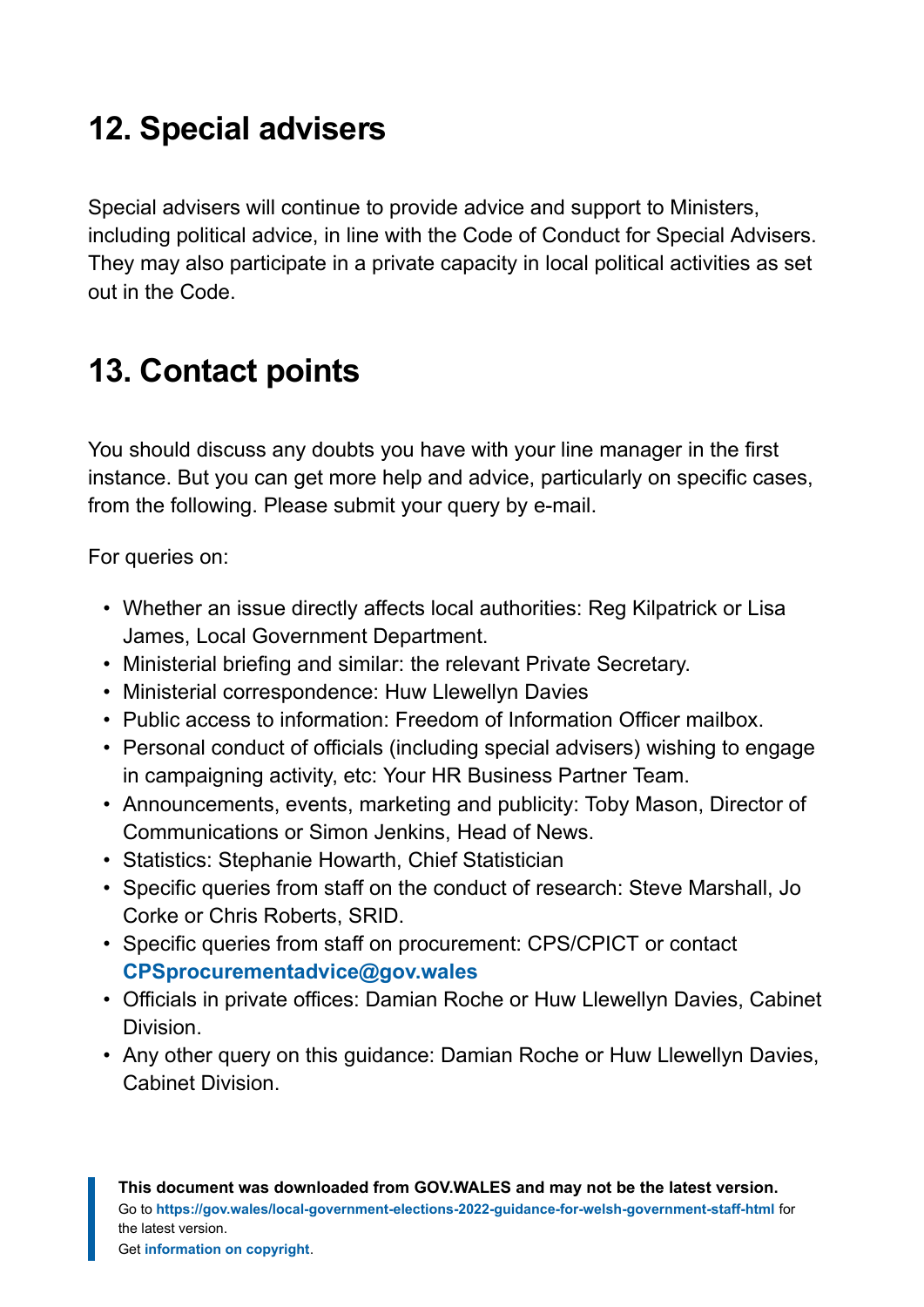### <span id="page-11-0"></span>**Annex A: Matters directly affecting local authorities**

1. As a general principle, Welsh Government business should continue as normal during the campaign for local government elections. However, decisions and announcements which directly affect one or more local authorities, or local authorities generally, and which could be interpreted as a means of influencing the outcome of the elections, should not take place.

2. For the purposes of this guidance, 'local authority' means a county, county borough or community council, and their constituent parts. While Police and Crime Commissioners are also treated as local authorities and are directly elected, their elections follow a different cycle to other local elections in Wales and our interactions with them are not caught by this guidance. Although national park authorities, and fire and rescue authorities are, for some legal purposes, local authorities, they are not directly elected and there is thus no need to alter the way we deal with them during the election campaign. If, however, officials feel that any proposed Welsh Government action in relation to one of these authorities might be construed as political favour/disfavour, advice should be sought before proceeding.

3. The key criterion is whether a decision or announcement would directly affect one or more local authorities and which could be interpreted as a means of influencing the outcome of the elections. Examples of matters which do directly affect one or more authorities include:

- Policy announcements about individual local authority services, where these announcements directly affect the nature, range, scale or quality of the services that local authorities are expected to provide
- funding of local authorities or the services they provide, including special grant schemes
- the policy framework with respect to local government, e.g. relating to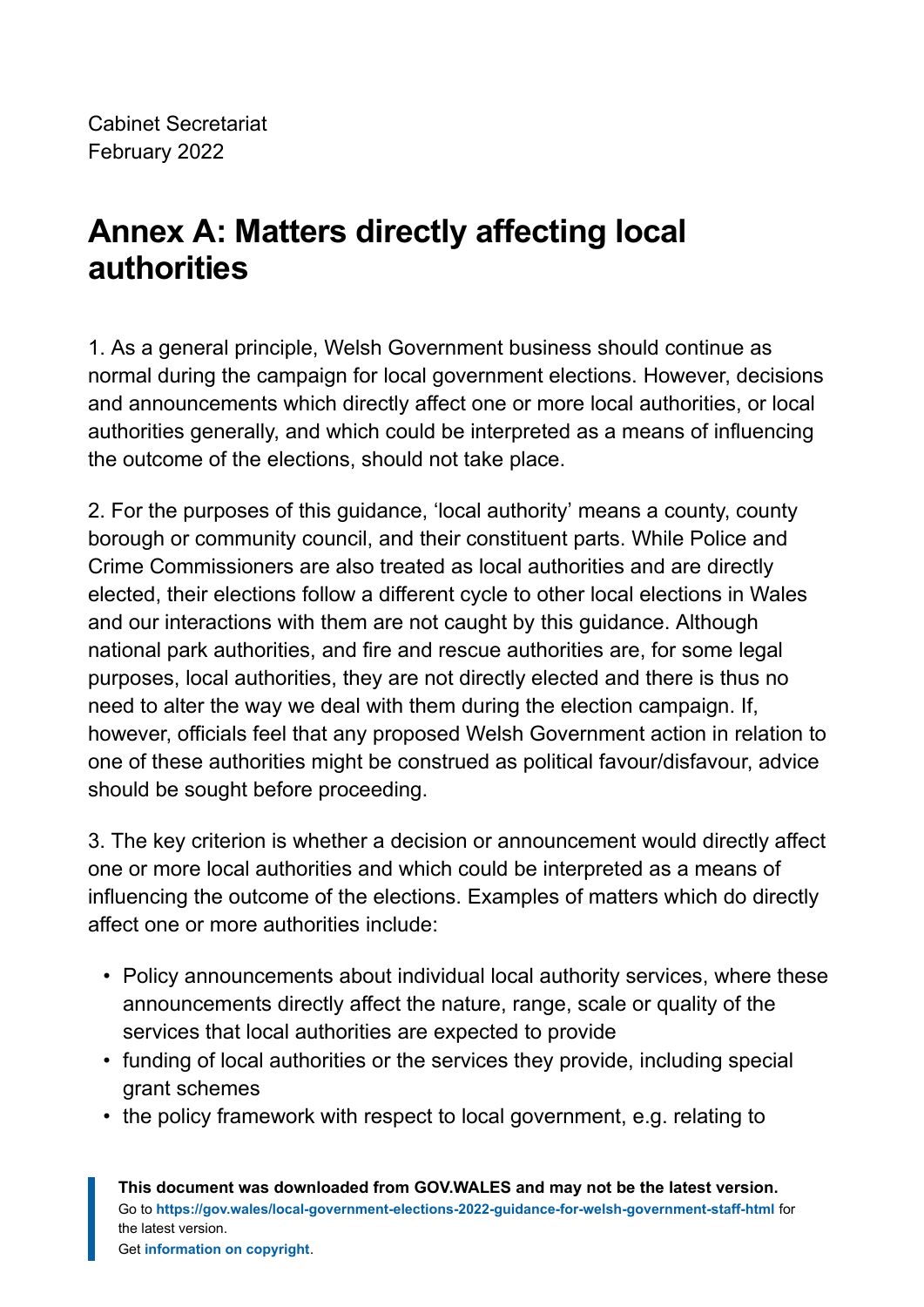corporate governance, improvement or political structures

- other formal directions or decisions affecting local authorities or their services (eg planning call-ins or adjudications on school closures)
- matters relating to the Local Government Partnership Council
- matters relating to councillors' conduct and allowances
- matters relating to statutory inspections or audits of local authorities or the services they provide.

4. Examples of matters which could be interpreted as influencing the election outcome include anything which is or could be seen as meeting any of the following criteria. These hold even for actions which would be perfectly reasonable and justified in the normal course of business:

- praise for or criticism of a named authority and/or its leadership
- praise for or criticism of a particular approach to the delivery of any local authority service, or of the standards of such services
- any decision which favours or disadvantages one or more authorities over others.

5. It is for the relevant Director General to consider the implications of each individual case.

6. In emergencies and similar situations (for instance, if ministers need to exercise default or intervention powers as regards a local authority) it will be possible to depart from these rules. You will need specific ministerial approval to do this.

7. Most routine non-public activity can continue. So, for instance, private meetings with councillors or local authority officers should continue to take place.

#### **Correspondence, Senedd questions, freedom of information requests, and enquiries**

8. The same principles apply to answers to correspondence and Senedd Questions. As these effectively enter the public domain, ministers will not wish to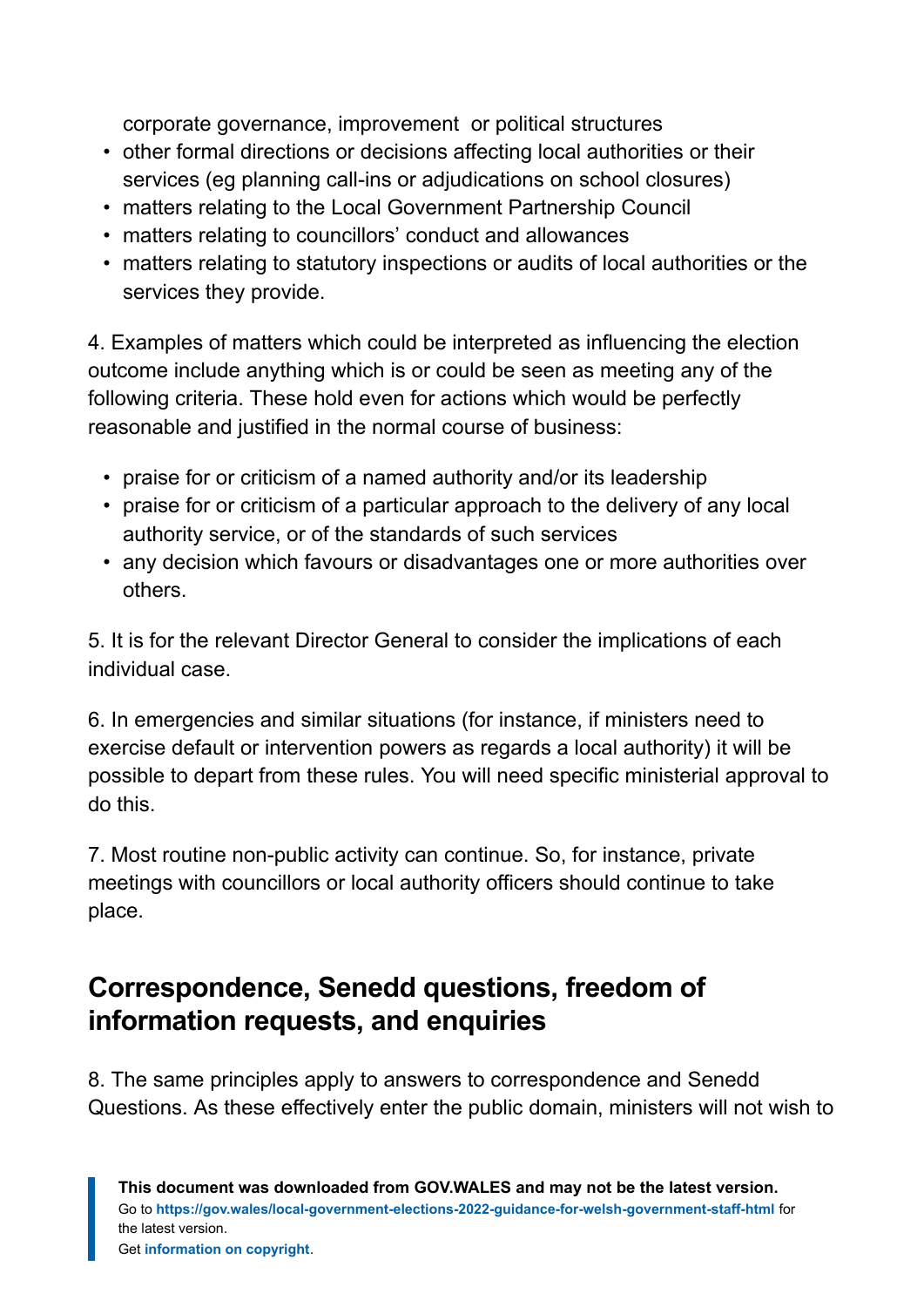provide detailed substantive answers to correspondence or SQs that touch on the above matters and which could be interpreted as seeking to influence the outcome of the elections. They will be seeking to limit their answers to the purely factual, e.g. without providing an explanation of or justification for Welsh Government policy.

9. If it is not appropriate to respond to a particular item of correspondence or a question because of the nature of the reply that will be given they will send a holding reply which reads something like this:

- " "I regret I am currently unable to answer your [letter/question] substantively. This is because of the local government elections on 5th May 2022, and the need to ensure that Ministers' statements contained in correspondence or otherwise are not misconstrued as seeking to influence the outcome of the elections.
- " I will send you a full reply after the elections." "

10. If responding to a request for information involves considering disclosure of recorded information not already in the public domain, advice should be sought from the Information Rights Unit.

As a general principle, if a request for information is received before 14th April which seeks information regarding local authority matters, the Information Rights Unit and Legal Services will consider how it should be handled and advise accordingly. Any requests for information received on or after 6th April, which are considered to be likely to influence the outcome of the elections, should not be substantively responded to until 6th May.

However, during the campaign period officials should continue to consider the appropriateness of releasing any information considered to affect the outcome of the elections so that substantive replies can be issued as soon as possible after the elections have taken place.

### <span id="page-13-0"></span>**Annex B: Guidance on Communications for all**

**This document was downloaded from GOV.WALES and may not be the latest version.** Go to **<https://gov.wales/local-government-elections-2022-guidance-for-welsh-government-staff-html>** for the latest version. Get **[information on copyright](https://gov.wales/copyright-statement)**.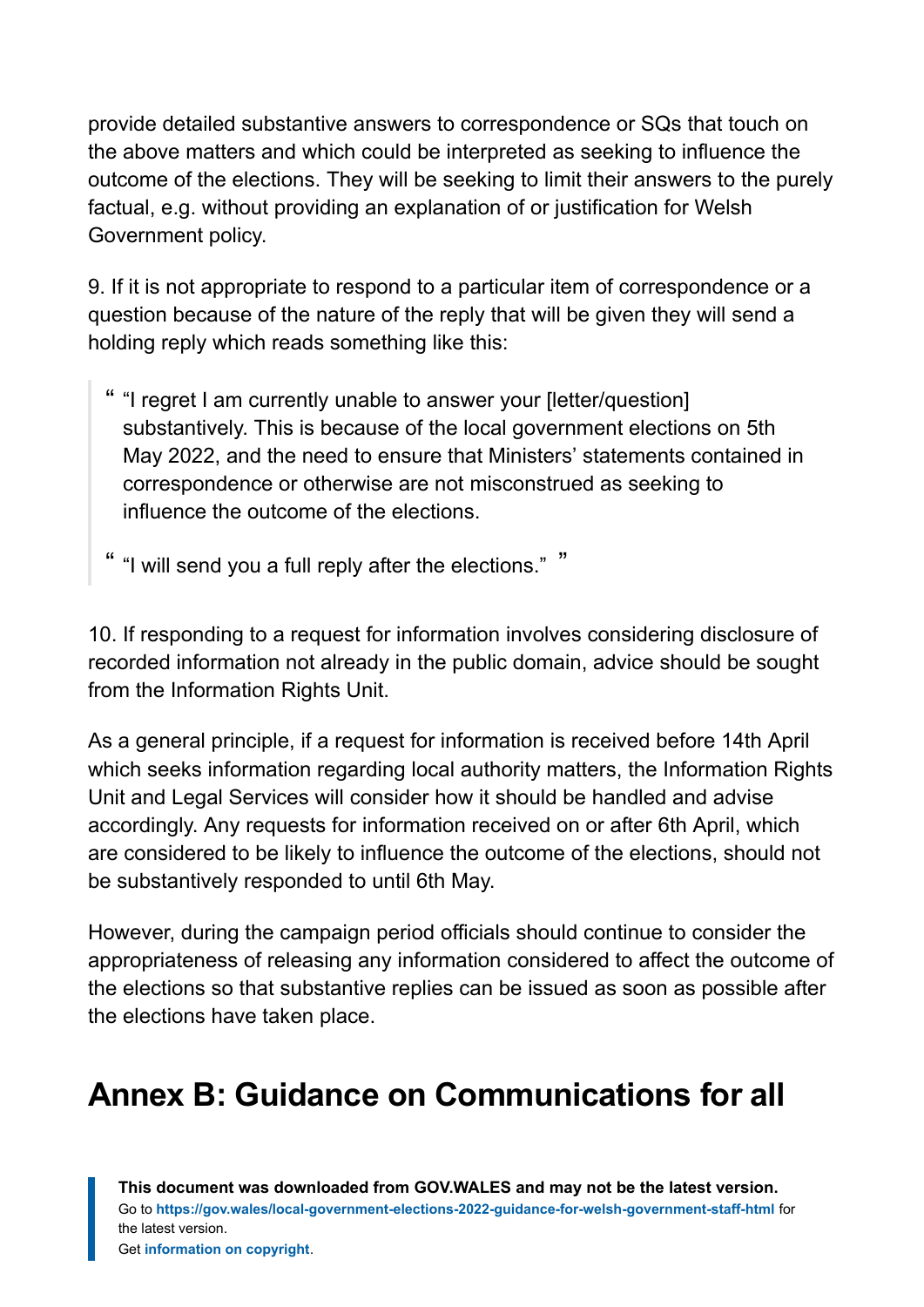### **staff in the Local Government pre-election period**

This guidance is for all staff involved in communications and marketing and supplements the general Guidance for Welsh Government Staff. It comes into effect on 14th April 2022, three weeks before polling day on 5th May 2022.

Guidance relates to the following activity:

- broadcast, print and electronic media
- internal, social media or other electronic channels
- paid for media
- stakeholder, and other direct communications, events, visits.
- any other communications activity which could be perceived to influence election outcomes

Welsh Government ministers will continue to carry out their functions in the usual way during this pre-election period. But it must be remembered that some activities of the Welsh Government could have a bearing on local election campaigns.

Particular care should be taken to avoid matters which could have a bearing on the outcome of local elections. These are specifically defined as:

- 1. policy announcements about local authority services
- 2. funding of local authorities or the services they provide
- 3. policy framework with respect to local government
- 4. formal directions or decisions affecting local authorities of their services
- 5. matters relating to Local government Partnership Council
- 6. matters relating to councillors' conduct and allowances
- 7. matters relating to statutory inspections or audits of local authorities or the services they provide

#### **Communications activity**

Considerable care must be taken when using all Welsh Government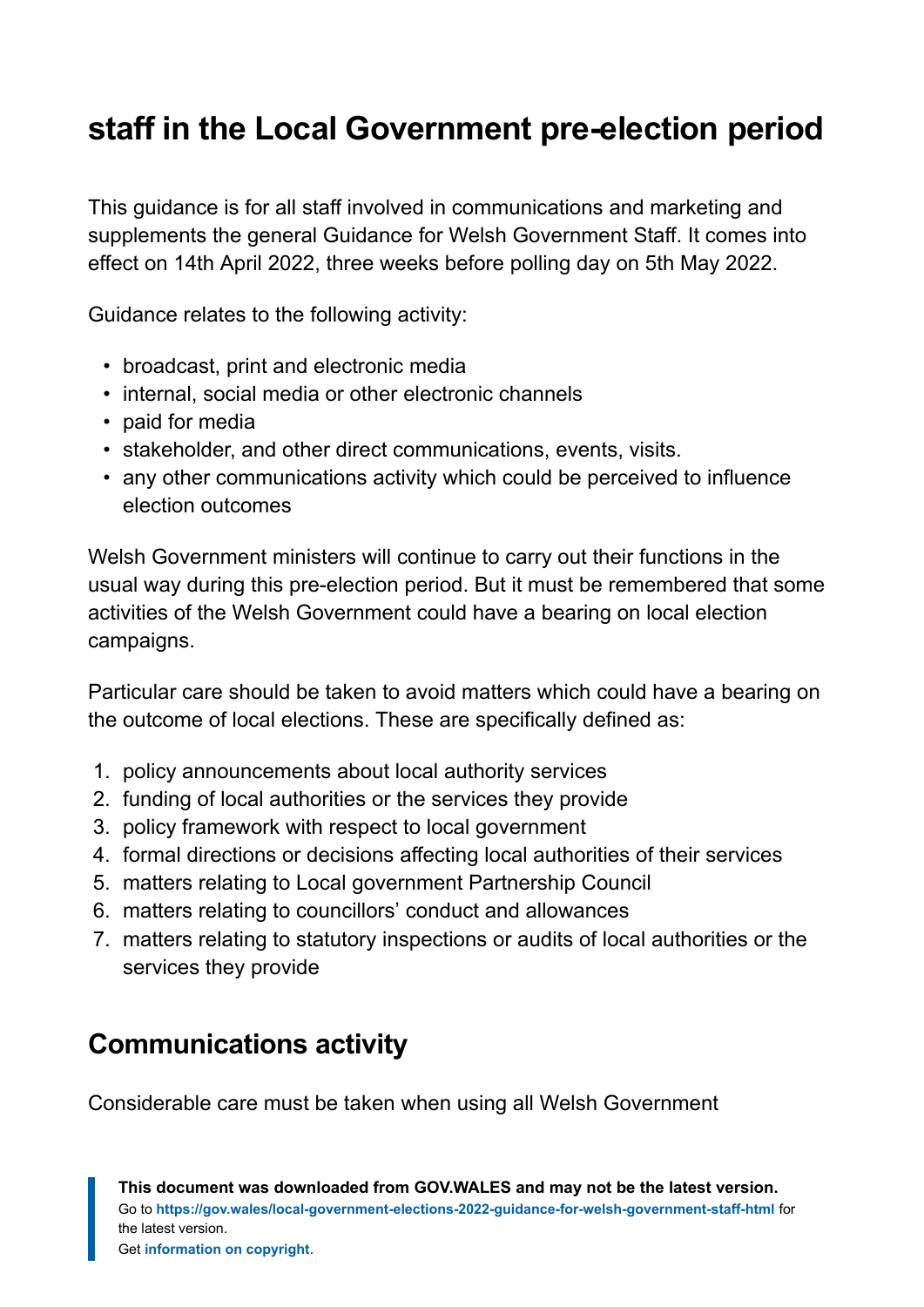communications channels during the pre-election period. The list above sets out clearly where external communications activities must not be undertaken under any circumstances.

However, there will be a subset of routine government communications which may indirectly touch on issues in these areas, or carry a risk of being perceived as influencing the election outcome. This does not constrain the Welsh Government from making announcements or other communications activity during this period, but they should be carefully scrutinised and each case treated on its merits. Communications around policies with specifically local or community impacts should be subject to particular consideration.

In some cases it may be better to defer a campaign, visit or press release until after the election, but this is a matter of judgement in each individual case.

#### **Public health**

It is legitimate and desirable for Welsh Government communications to continue to co-ordinate with colleagues in local authority communications on matters strictly relating to public health messaging during the election period if required. However, additional scrutiny should be applied to any content to ensure that it does not inadvertently touch on issues being discussed as part of the election campaign.

Local authorities also deliver schemes as part of the broader response to the pandemic, such as grants for businesses. Communications around these during the election campaign, if required, should be factual and practical, for example signposting to available funding.

Other considerations in relation to communications activities include paid publicity campaigns which should not be open to criticism that they are being undertaken for party political purposes. Existing campaigns can continue provided they do not fall into the categories above. Campaigns to encourage voter registration can continue during the pre-election period.

• Care should be taken in relation to proposed Ministerial visits. Clearly, official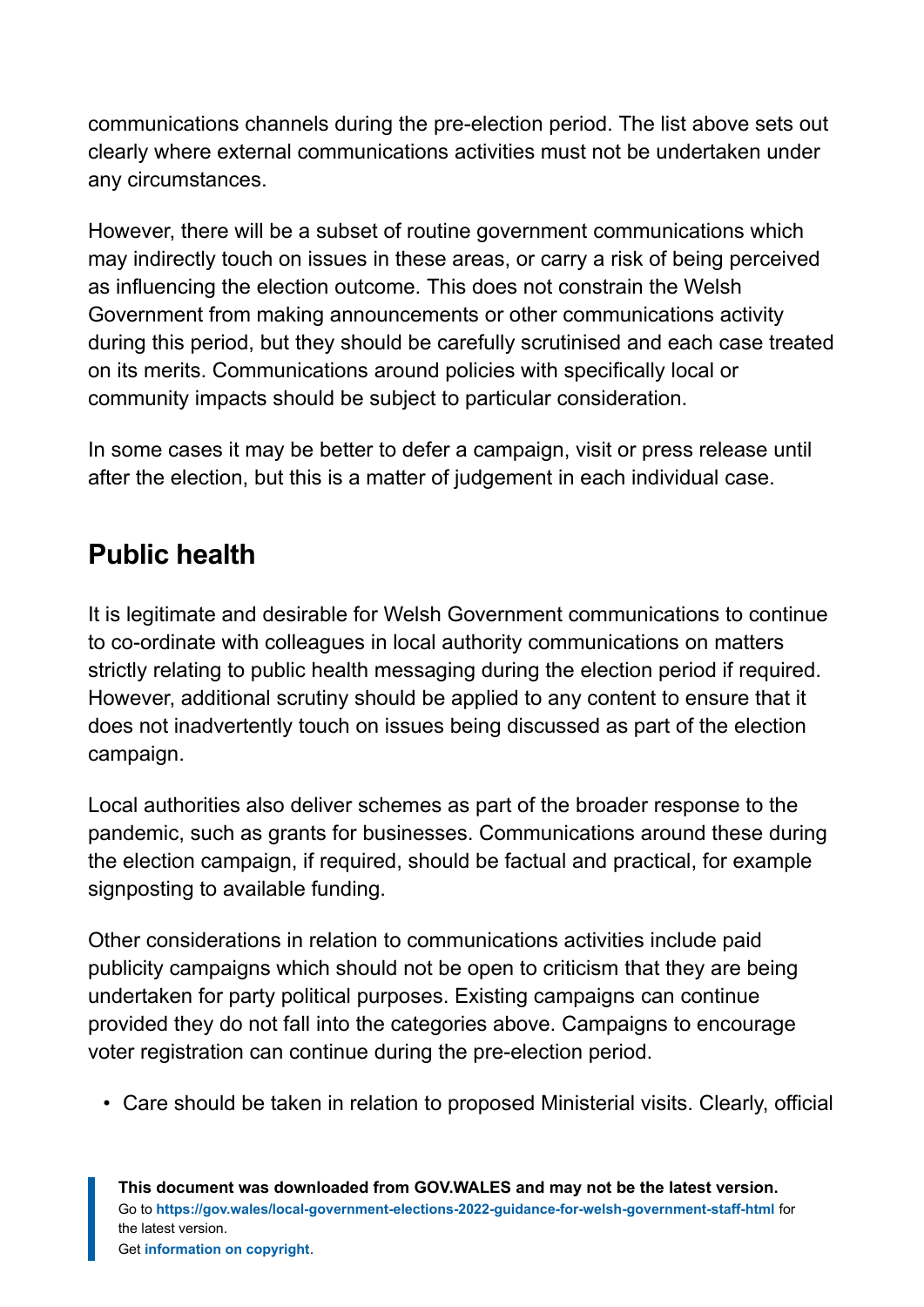support must not be given to visits and events with a party political or campaigning purpose.

- In relation to consultations, it is advisable not to take action which will compete with candidates for the attention of the public. This effectively means not undertaking publicity or events for those consultations that are still in process.
- Official websites and online channels (such as the Welsh Government news section and our twitter feeds) should not carry any content that could be perceived as electioneering.
- There should be no joint press releases issued by the Welsh Government and any local authorities during the pre-election period. It should be noted that local authorities themselves will be observing strict pre-election rules during this period as well.
- Particular care must be taken when contributing quotes from Ministers for inclusion in other organisations' press releases. The Head of News should always see press releases sent to us by other organisations, ministerial quotes for use in third party press releases must never be cleared without seeing the final draft of the entire release. We need to see who else is being quoted and what they are saying, and we need to be clear on the context in which the Minister is being quoted.

Use of Welsh Government premises and materials, or premises or materials belonging to Welsh Government sponsored bodies

- Government establishments should not be used for any electioneering purposes.
- Material produced by the government should not be used in any way to support campaigning e.g. on websites and in leaflets.
- In the case of NHS property, decisions are for the relevant NHS Trust but should visits be permitted to, for example, hospitals, there should be no disruption to services and the same facilities should be offered to other candidates. In any case, it is advised that Election meetings should not be permitted on NHS premises.
- Decisions on the use of other public sector and related property must be taken by those legally responsible for the premises concerned - for example, for schools, the Governors or the Local Education Authority or Trust Board,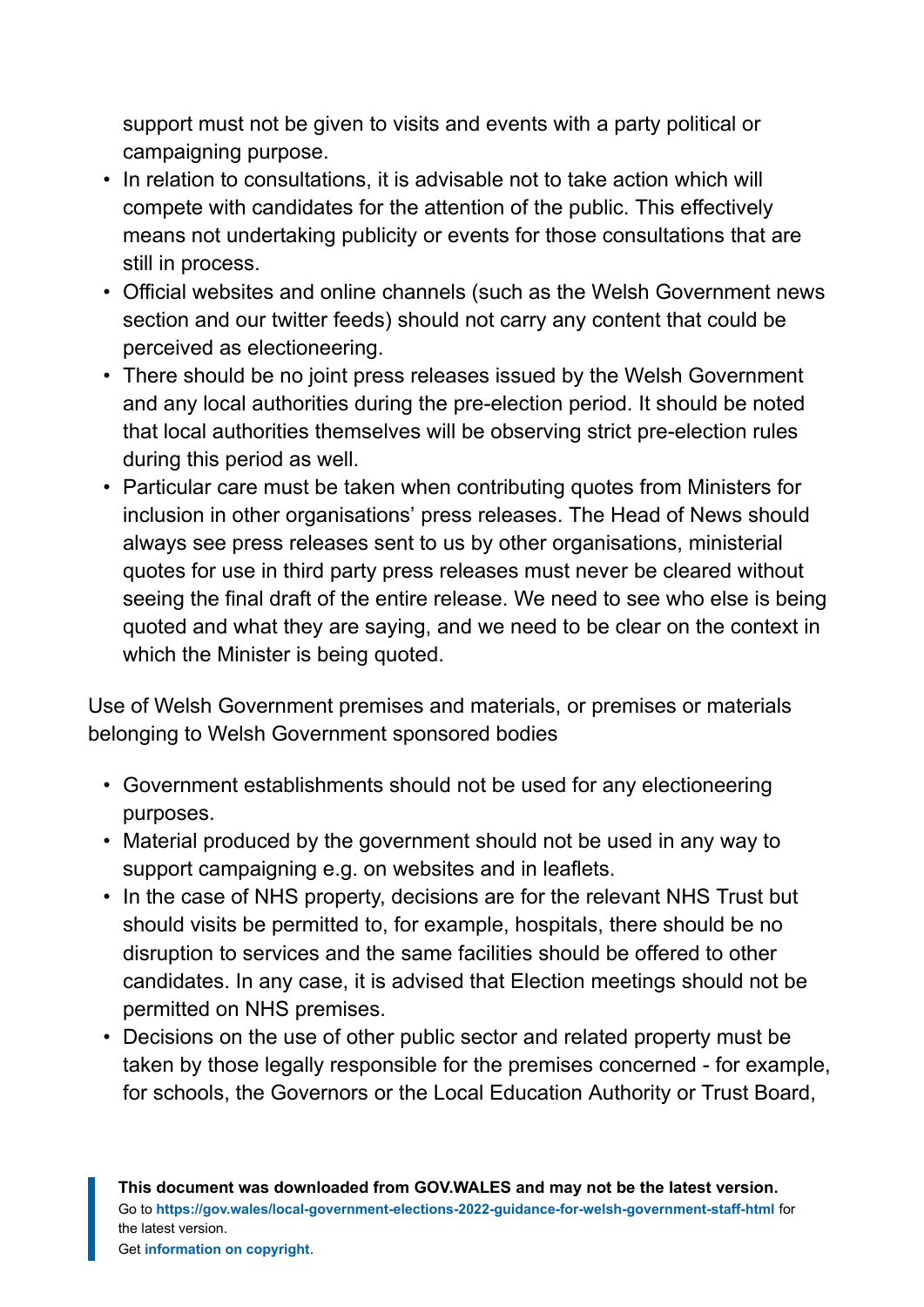and so on. If those concerned consult Departments, they should be told that the decision is left to them but that they will be expected normally to treat the candidates of all Parties in an even handed way.

#### **Conclusion**

If in doubt, always err on the side of caution and check with the Head of News or Director of Communications before undertaking any communications activity which may breach our Civil Service Code or lead to accusations of Welsh Government resources being used in a way that could affect the election process or outcome.

### <span id="page-17-0"></span>**Annex C: Guidance for statistical and survey activity in the pre-election period**

This guidance is aimed at all staff involved in statistical and survey activity, this includes staff in Knowledge and Analytical Services, but also relevant staff in other parts of the Welsh Government. The Guidance should also be taken into account by our partner organisations and other official statistics producers in Wales e.g. Digital Health and Care Wales, Student Loans Company. This guidance supplements the general Local Government Election Guidance. The guidance is effective from 14th April 2022 until, and including, polling day on 5th May 2022.

The guidance is not exhaustive and any other issues that arise during the campaign should be raised in the first instance with the Chief Statistician or the Chief Social Research Officer who will provide guidance.

#### **In summary:**

For official statistics – as always, ensure compliance with the Code of Practice for Statistics and the associated Pre-release Access to Official Statistics (Wales)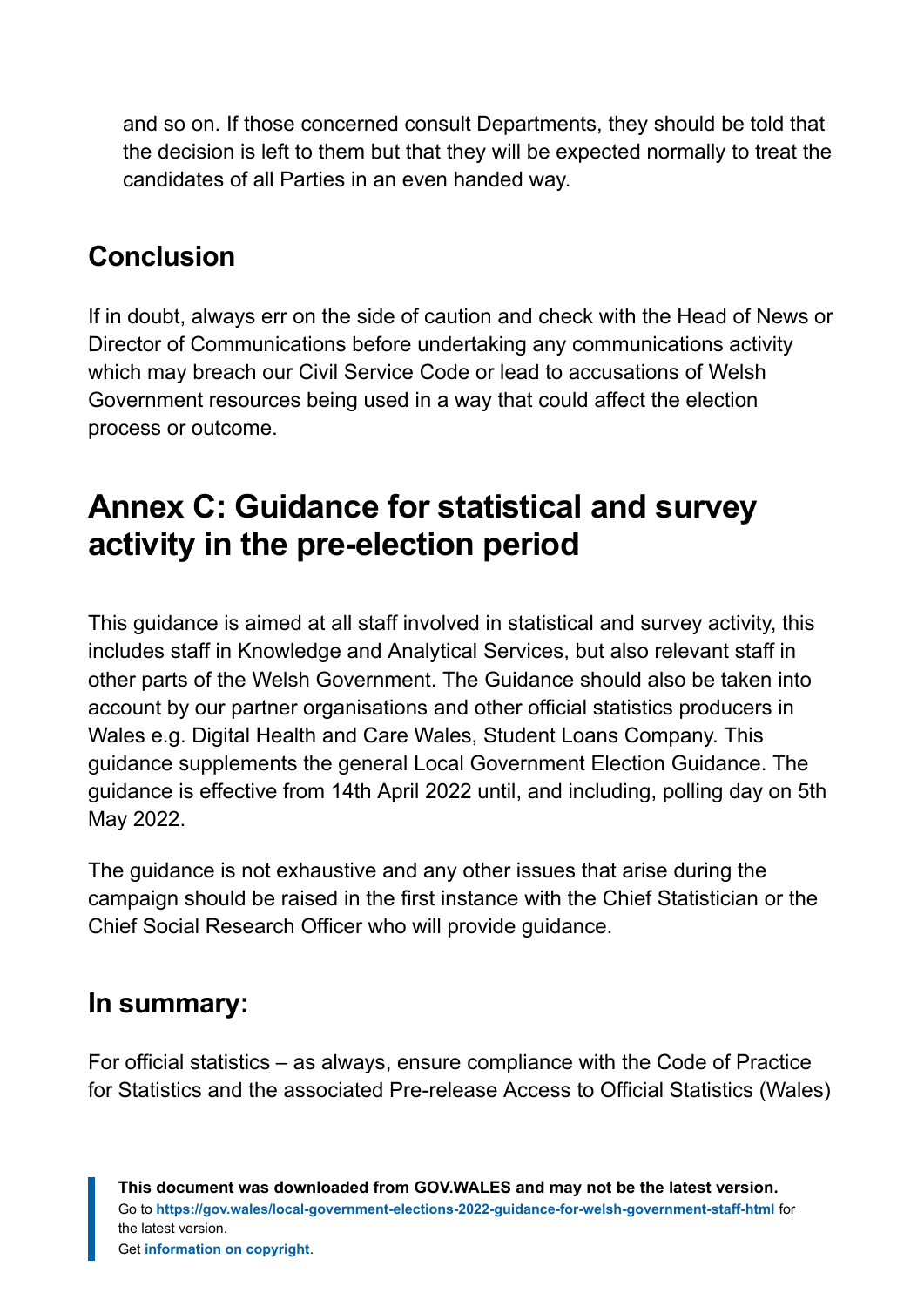Order 2009.

For research – the Government Social Research (GSR) code and publication protocol continue to apply in the pre-election period.

Avoid, in relation to material concerning one or more Welsh local authorities or local authorities in general:

- The ad hoc release of statistical or research publications
- The conduct of surveys or other research than might give rise to controversy
- The bulk distribution of material that might be used for campaigning purposes.

If in doubt, consult the Head of Statistical Policy and Standards, Chief Statistician or Chief Social Research Officer (contact details below).

#### **Principles**

1. As always, observe the Code of Practice for Statistics, the associated Pre Release Access to Official Statistics (Wales) Order 2009 and the GSR code of practice and publication protocol.

2. Do not compete with parties and candidates for the attention of the public.

3. Do not, and do not appear to, engage in party politics or be used for party political purposes.

#### **Release of statistics**

4. Issue statistical outputs that have already been pre-announced before the start of the election period. Do not issue any unannounced ad hoc statistical outputs, and avoid postponing any regular or pre-announced outputs, as the motive for doing so may be questioned.

5. If a postponement cannot be avoided, be transparent on the reasons for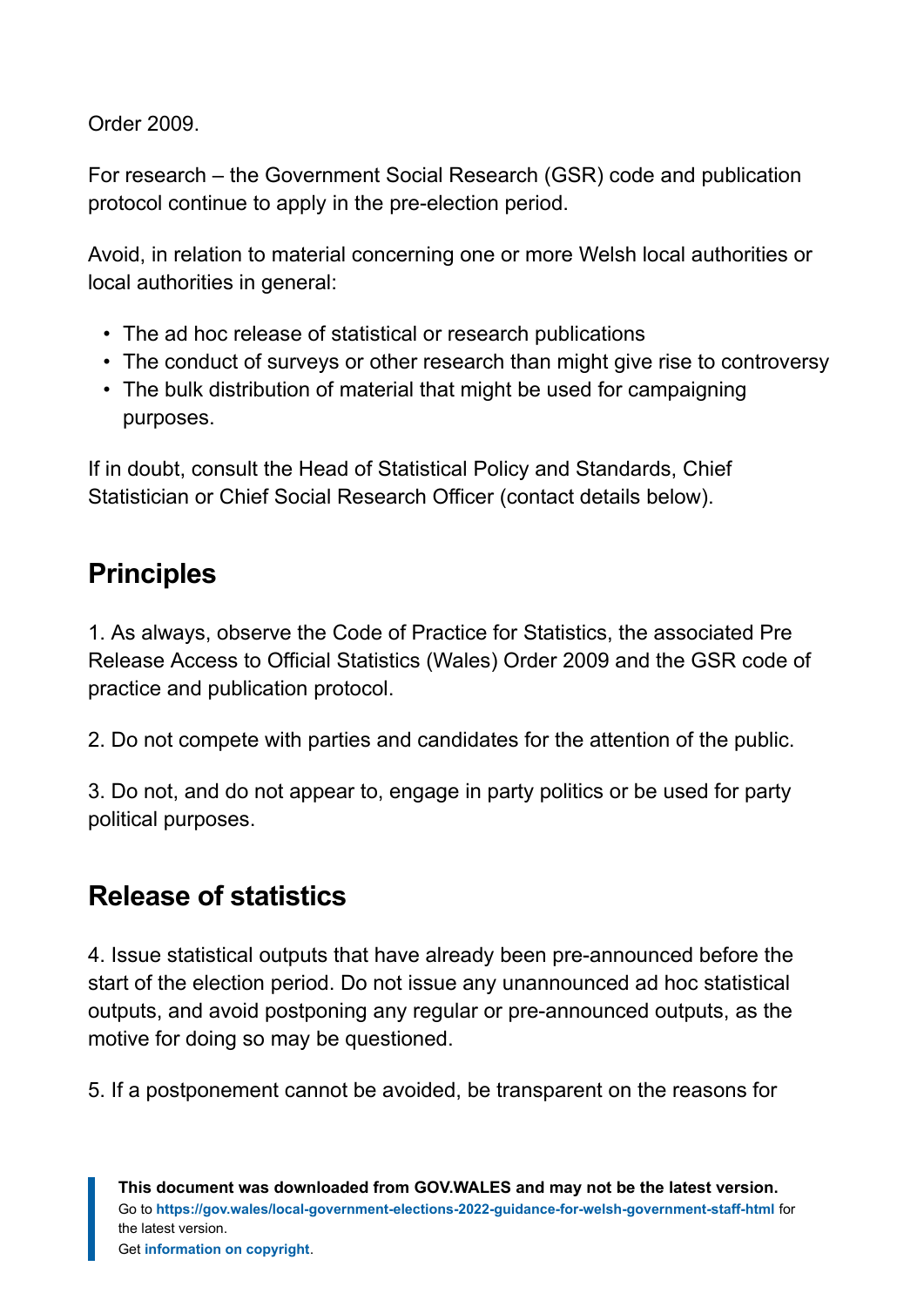postponement in any public communication and, if possible, state when the postponed statistics are likely to be published. Avoid postponements that would move publication of statistics from before polling day until after.

6. Given how the COVID-19 pandemic has evolved, and the need to provide relevant and timely statistics relating to it, there may be an exceptional need to publish new statistics during the pre-election period that have not been preannounced. In this circumstance, the Chief Statistician will decide whether to release the statistics. This is strictly limited to statistics related to the COVID-19 pandemic and its consequences.

7. Continue to publish tweets relating to the publication of statistical outputs through the @statisticswales and @ystadegaucymru accounts. However, during the pre election period avoid generating new infographics or charts for social media that have not previously been produced and issued.

8. Always take great care to be impartial and objective in the way you present and describe statistics, and in face-to-face briefing.

9. New statistics blogs should be avoided during the pre-election period where the subject matter concerns one or more local authority.

#### **Publication of research reports**

10. Any reports published during the pre-election period should be preannounced before the start of the pre-election period. However, given the short pre-announcement for research (2 weeks) it is generally expected that research will not be published during the period but if there are reasons for publishing in the pre-election period a longer pre-announcement should be given but should be cleared with the Chief Social Research Officer. Advice on particular cases can also be sought from the Chief Social Research Officer.

#### **Procurement of research**

11. Procurement activity for a new piece of research should not be undertaken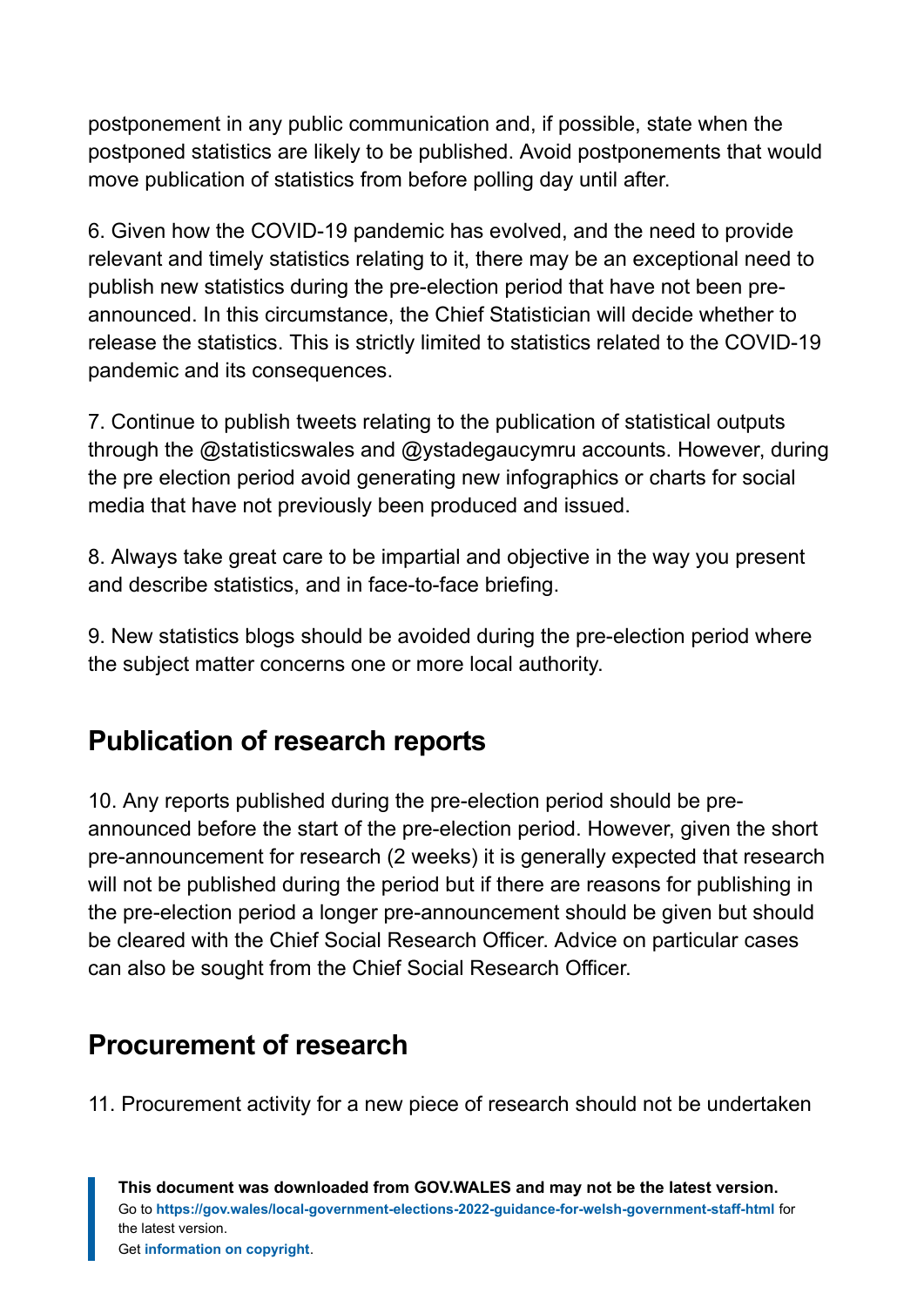during the pre-election period and advice should be sought from the Chief Social Research Officer if there are exceptional circumstances that mean it would not be possible to wait until after the election to begin the procurement.

#### **Requests for information or advice**

12. Handle requests for factual information in line with Guidance for Welsh Government staff. If the information requested is not factual, refer the person to the appropriate minister's private office.

13. Be even-handed in meeting factual information requests from candidates for example in the level of detail you provide, and how promptly.

14. Continue to meet requests for factual guidance on methodology.

15. Handle with great care any requests for advice on interpreting or analysing statistics, especially requests related to parties' policies or manifesto pledges. Costings of policies or pledges should not be undertaken without first consulting Budget and Government Business Division.

16. The routine publication of material issued in response to requests for statistical information on a fortnightly basis will continue throughout the preelection period. You should ensure the statistical publications team (Stats.web) are informed of such requests as it is important that this is done on a systematic basis which avoids the perception of being selective.

#### **Requests for published material**

17. Meet requests for small numbers of leaflets, background papers or free publications which were available before the election period. Do not meet bulk orders without the Chief Statistician's approval, as they might be intended for campaigning purposes.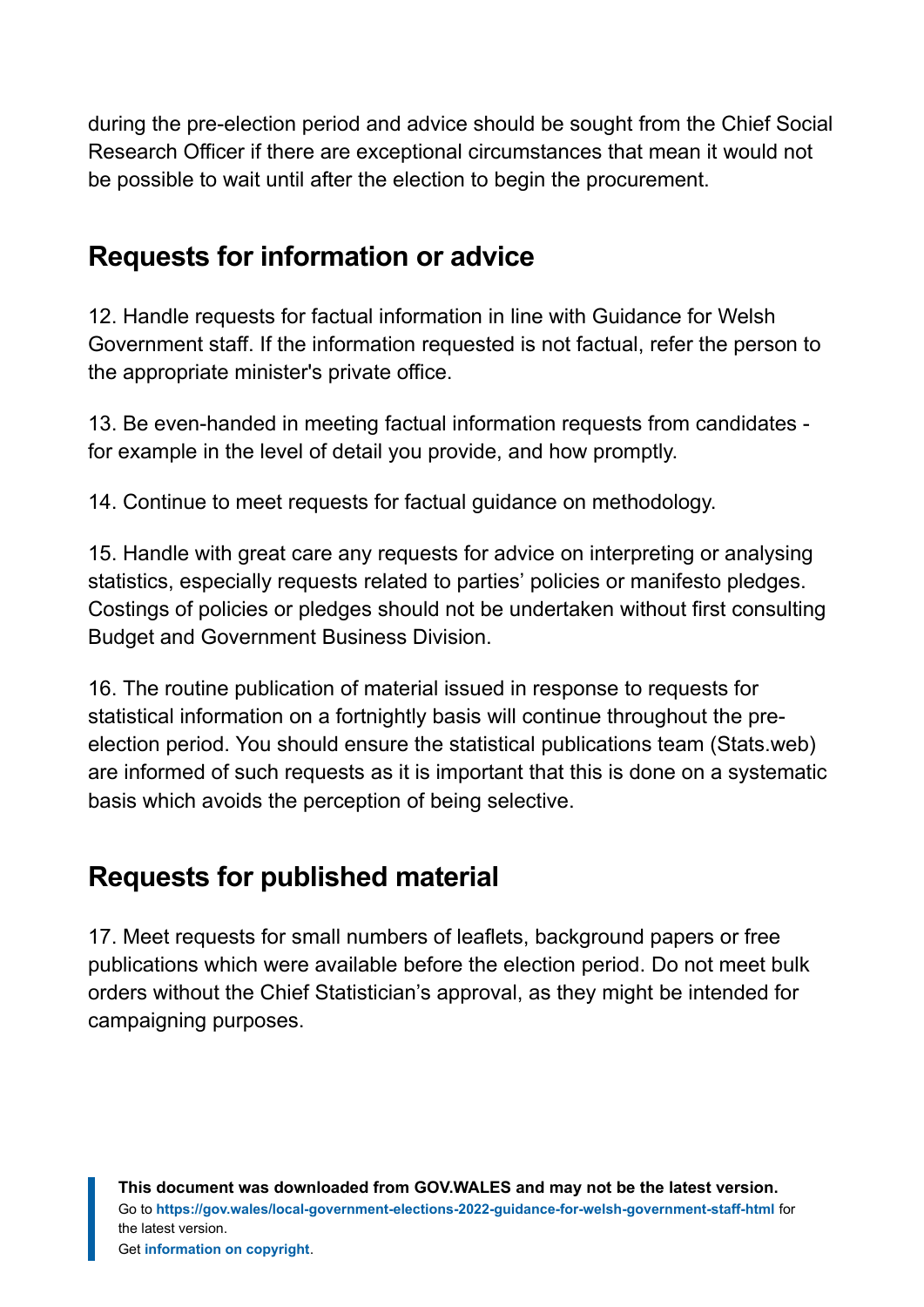#### **Surveys**

18. Regular, continuous and ongoing censuses and surveys may continue. So may ad hoc surveys that support a continuing statistical series.

19. Other ad hoc surveys may give rise to controversy or be related to an election issue. Where this is likely consider postponing or cancelling them. If this would be difficult or costly seek advice from KAS Survey Advice Team.

#### **Research fieldwork**

20. Fieldwork associated with a research project should not in general be conducted during the pre-election period, although for ongoing survey work or time critical research it may be impossible to avoid the pre-election period: advice in specific cases should be sought from the Chief Social Research Officer.

#### **Advice**

21. If in doubt consult the contacts below or the contacts given in the general Election Guidance.

#### **Knowledge and Analytical Service contacts**

- Heads of Statistical Policy and Standards Rebecca Gillard 03000 258124 & Rachel Lloyd – 03000 253357
- Chief Statistician Stephanie Howarth 03000 251154
- Chief Social Research Officer Steven Marshall 03000 255868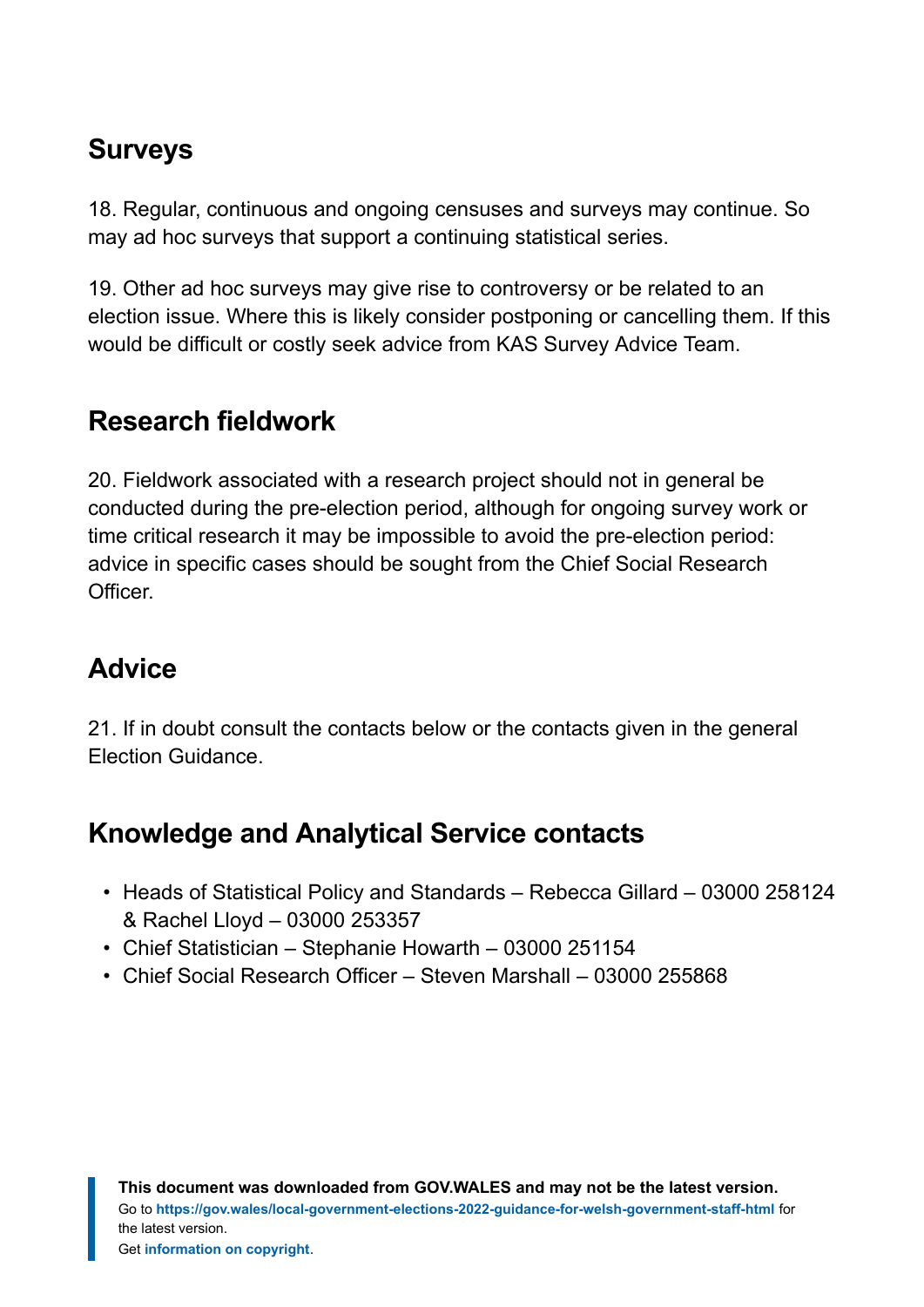#### **About this document**

This document is a copy of the web page **[Local government elections 2022:](https://gov.wales/local-government-elections-2022-guidance-for-welsh-government-staff-html) [guidance for Welsh Government staff](https://gov.wales/local-government-elections-2022-guidance-for-welsh-government-staff-html)** downloaded.

Go to **[https://gov.wales/local-government-elections-2022-guidance-for](https://gov.wales/local-government-elections-2022-guidance-for-welsh-government-staff-html)[welsh-government-staff-html](https://gov.wales/local-government-elections-2022-guidance-for-welsh-government-staff-html)** for the latest version.

This document may not be fully accessible, for more information refer to our **[accessibility statement](https://gov.wales/accessibility-statement-govwales)**.

Get **[information on copyright](https://gov.wales/copyright-statement)**.